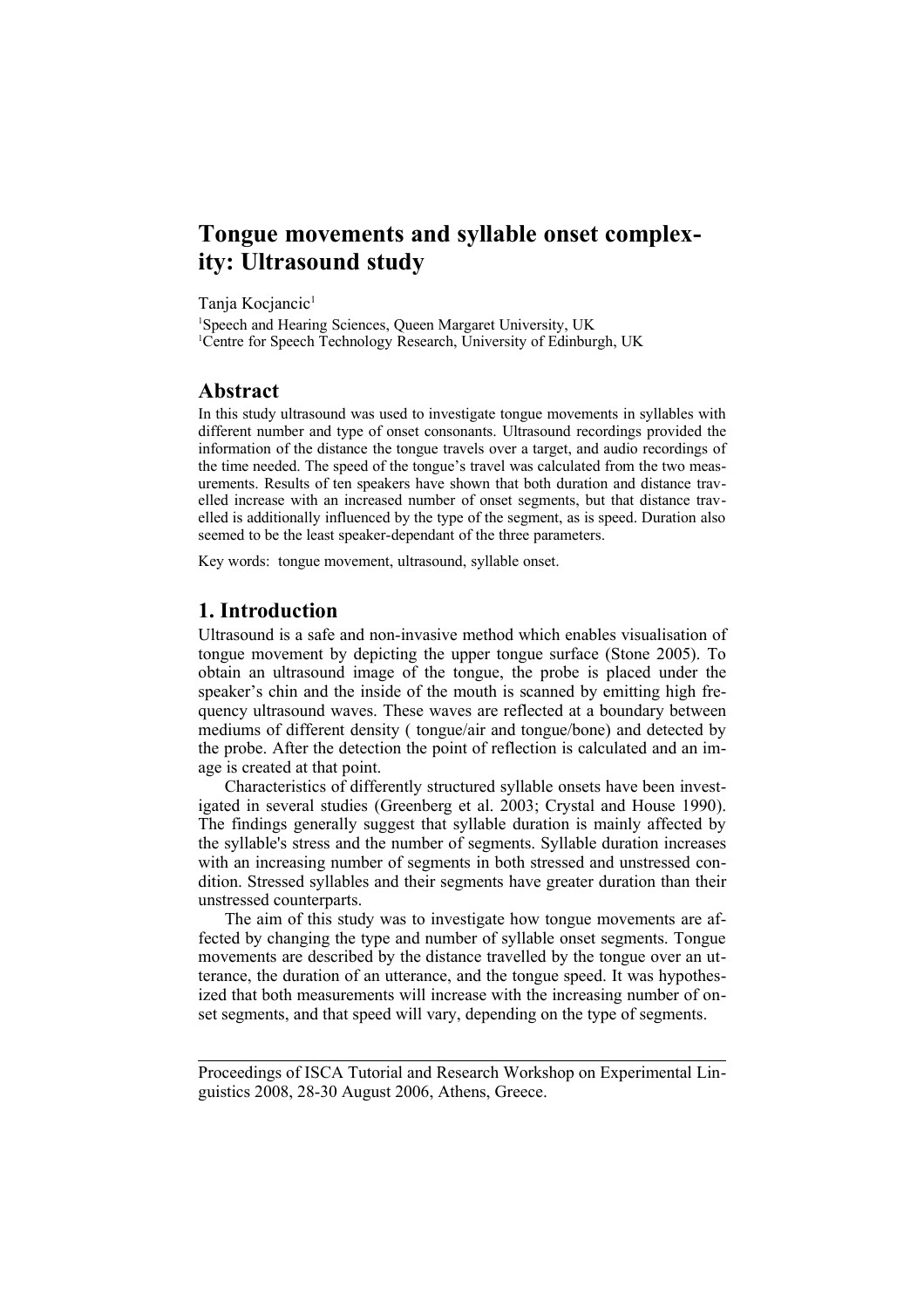### **2. Methodology**

Ultrasound data of ten native English female speakers, aged between 19 and 30 years, was analysed in this study. Speech material consisted of six monosyllabic real English words: pay, say, lay, play, slay, splay.

Midsagittal view of the tongue was recorded with Concept M6 (Dynamic Imaging) ultrasound with a frame rate of 30fps, and a special helmet was used to fix the probe under the speaker's chin. Participants repeated each of the words five times in a frame sentence "a [word] today". Both ultrasound and audio signals were recorded at the same time using Articulate Assistant Advanced, which allows temporal synchronisation of the two signals.

Articulate Assistant Advanced was used for annotating and tracing tongue contours on the recorded ultrasound images. All the reported results are for the "a [word]" part of the recording. The travelled distance of a target utterance was calculated as the sum of average nearest neighbour distances (aNND) between every pair of consecutive tongue contours of the utterance. aNND is an average of all the nearest neighbour distances measured between the points on the two contours of a pair. Duration was measured from audio signal, and the tongue speed was calculated as the distance travelled over duration, to give information about the relationship between the two measurements.

## **3. Results**

#### **3.1. Duration**

The results showed that duration increases with the increasing number of syllable segments (Figure 1a) and that it is statistically significant between all pairs of targets (Figure 1d, solid lines). Additionally, most of the speakers showed the same pattern of increasing duration: single onsets shorter than two consonants clusters, which were also shorter than the three consonants one.

#### **3.2. Distance travelled by the tongue**

Overall, the distance travelled by the tongue did increase with the increased number of onset segments (Figure 1b) but the increase was not stat. sig. between all of the syllable pairs (Figure 1d, dashed lines). Distribution of the measurements was also more variable than in the case of duration, and individual speakers showed less similar patterns of increasing the distance travelled by the tongue over a syllable. Not all speakers had greater measurements for targets with clustered onset than for those with single onset.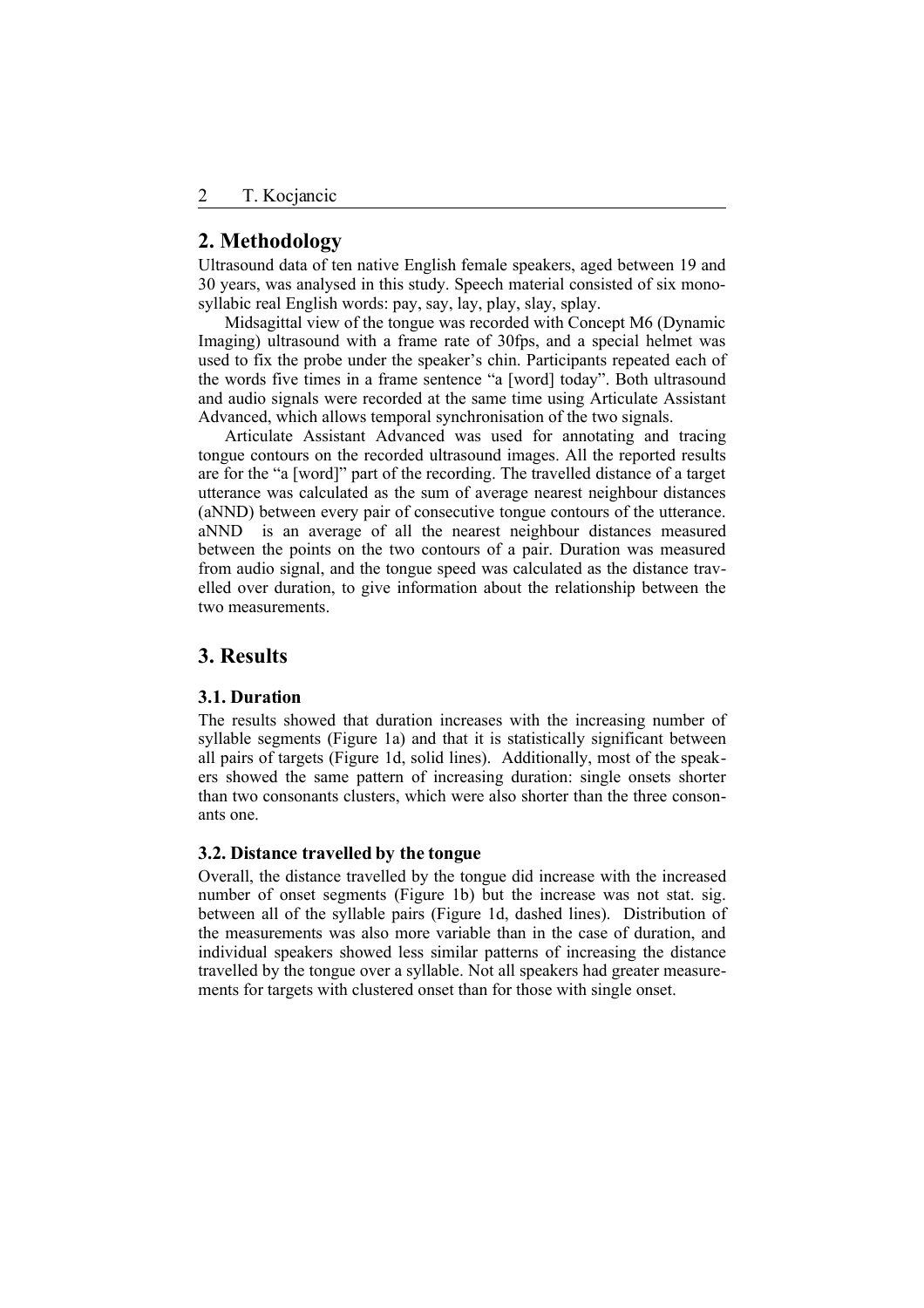

Figure 1. Duration (a), tongue's distance travelled (b) tongue speed (c) and stat. sig. (Wilcoxon Signed Rank Test,  $p < 0.05$ ) between pairs of targets (d; dashed line  $=$  distance travelled, solid line  $=$  duration, dotted line  $=$  tongue speed.)

### **3.3. Speed of the tongue's travelling**

Speed of the tongue's travelling is presented in Figure 1c. The tongue travelled the fastest over "a lay" and the slowest over "a say" with most of the target pairs being stat. sig. different from each other (Figure 1d, dotted lines). Number of onset segments did not influence tongue speed, and individual speakers showed very different patterns of increasing tongue speed over targets, although eight out of ten speakers had the fastest tongue speed over "a lay".

# **4. Discussion and conclusion**

Analysis has shown that duration increases with the addition of segments to syllable onset and thus confirmed the results of previous studies (Greenberg et al. 2003; Crystal and House 1990). Results of distance travelled measurements also showed the influence of the number of onset segments, as single onset targets were shorter than clustered ones. However, they were also influenced by the type of the segment. As expected, targets with single onset